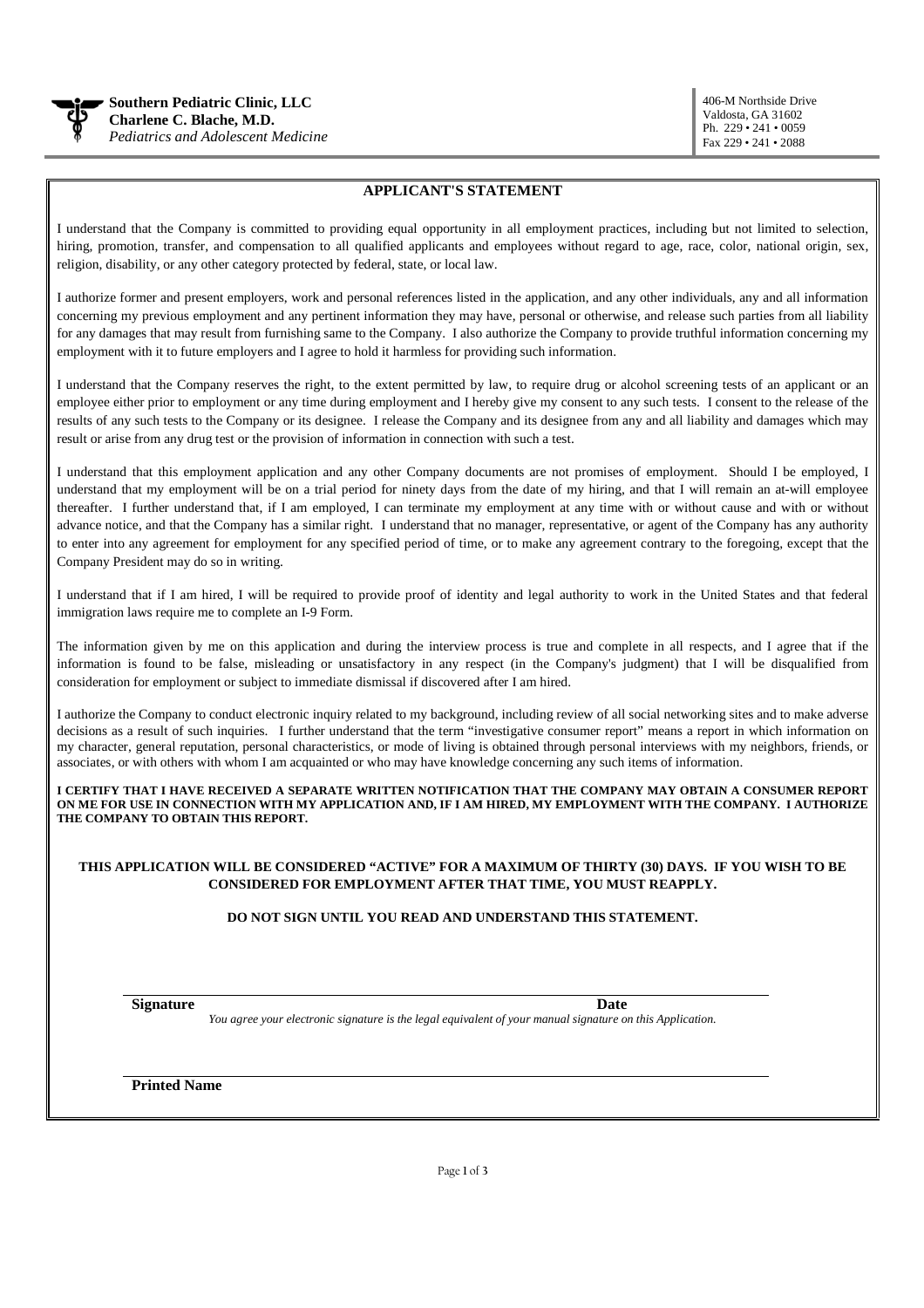

|                                                               |                                         |                                                              | Each inquiry on this application must be fully answered or completed. Otherwise, you will not be considered for employment.                                                                                                                                                                             |
|---------------------------------------------------------------|-----------------------------------------|--------------------------------------------------------------|---------------------------------------------------------------------------------------------------------------------------------------------------------------------------------------------------------------------------------------------------------------------------------------------------------|
| PERSONAL DATA                                                 |                                         |                                                              |                                                                                                                                                                                                                                                                                                         |
|                                                               |                                         |                                                              |                                                                                                                                                                                                                                                                                                         |
| Last Name                                                     |                                         | First Name                                                   | Middle Name                                                                                                                                                                                                                                                                                             |
| Present:                                                      |                                         |                                                              | Years<br>Months                                                                                                                                                                                                                                                                                         |
| <b>Street Address</b>                                         | City, State, Zip                        |                                                              | How long have you lived there?                                                                                                                                                                                                                                                                          |
| Previous:                                                     |                                         |                                                              | Months<br>Years                                                                                                                                                                                                                                                                                         |
| <b>Street Address</b>                                         | City, State, Zip                        |                                                              | How long have you lived there?                                                                                                                                                                                                                                                                          |
|                                                               |                                         |                                                              | $\Box$ No<br>$\Box$ Yes                                                                                                                                                                                                                                                                                 |
| Telephone Number(s)                                           |                                         | Email                                                        | Are you 18 years of age or older?                                                                                                                                                                                                                                                                       |
|                                                               | $\Box$ Full-Time                        | $\Box$ Part-Time<br>$\Box$ Temporary                         |                                                                                                                                                                                                                                                                                                         |
| <b>Position Desired</b>                                       |                                         | <b>Placement Desired</b>                                     | When are you available for work?                                                                                                                                                                                                                                                                        |
| Career Objectives:                                            |                                         |                                                              |                                                                                                                                                                                                                                                                                                         |
|                                                               |                                         |                                                              |                                                                                                                                                                                                                                                                                                         |
| Position Applying For:                                        |                                         |                                                              |                                                                                                                                                                                                                                                                                                         |
| PREVIOUS EMPLOYMENT                                           |                                         |                                                              |                                                                                                                                                                                                                                                                                                         |
|                                                               |                                         |                                                              | Please list the names of your present or previous employers in chronological order with present or last employer listed first. Include part-time and seasonal<br>employment. If self-employed, give firm name and supply business reference. DO NOT ANSWER "See Resume." Fill out this form completely. |
|                                                               |                                         |                                                              |                                                                                                                                                                                                                                                                                                         |
| Employer                                                      |                                         | Dates Employed                                               |                                                                                                                                                                                                                                                                                                         |
|                                                               |                                         | Hourly Rate/Salary                                           | From Production Control Control Control Control Control Control Control Control Control Control Control Control Control Control Control Control Control Control Control Control Control Control Control Control Control Contro<br>To                                                                    |
| Job Title                                                     |                                         | <b>Starting</b>                                              | Final                                                                                                                                                                                                                                                                                                   |
| Telephone Number(s)                                           |                                         | Address                                                      |                                                                                                                                                                                                                                                                                                         |
| Supervisor Name, Title                                        |                                         | Street                                                       | City, State, Zip                                                                                                                                                                                                                                                                                        |
| Work Performed                                                |                                         |                                                              |                                                                                                                                                                                                                                                                                                         |
|                                                               |                                         |                                                              |                                                                                                                                                                                                                                                                                                         |
| Reason for Leaving                                            |                                         |                                                              |                                                                                                                                                                                                                                                                                                         |
|                                                               |                                         | Dates Employed                                               |                                                                                                                                                                                                                                                                                                         |
| Employer                                                      |                                         |                                                              | From<br>To                                                                                                                                                                                                                                                                                              |
| Job Title                                                     |                                         | Hourly Rate/Salary                                           |                                                                                                                                                                                                                                                                                                         |
|                                                               |                                         |                                                              |                                                                                                                                                                                                                                                                                                         |
|                                                               |                                         | <b>Starting</b>                                              | Final                                                                                                                                                                                                                                                                                                   |
| Telephone Number(s)                                           |                                         | Address                                                      |                                                                                                                                                                                                                                                                                                         |
| Supervisor Name, Title                                        |                                         | Street                                                       | City, State, Zip                                                                                                                                                                                                                                                                                        |
| Work Performed                                                |                                         |                                                              |                                                                                                                                                                                                                                                                                                         |
|                                                               |                                         |                                                              |                                                                                                                                                                                                                                                                                                         |
| Reason for Leaving                                            |                                         |                                                              |                                                                                                                                                                                                                                                                                                         |
|                                                               |                                         | Dates Employed                                               |                                                                                                                                                                                                                                                                                                         |
| Employer                                                      |                                         |                                                              | $T_0$<br>From                                                                                                                                                                                                                                                                                           |
| Job Title                                                     |                                         | Hourly Rate/Salary                                           |                                                                                                                                                                                                                                                                                                         |
|                                                               |                                         | <b>Starting</b>                                              | Final                                                                                                                                                                                                                                                                                                   |
| Telephone Number(s)                                           |                                         | Address                                                      |                                                                                                                                                                                                                                                                                                         |
| Supervisor Name, Title                                        |                                         | Street                                                       | City, State, Zip                                                                                                                                                                                                                                                                                        |
| Work Performed                                                |                                         |                                                              |                                                                                                                                                                                                                                                                                                         |
| Reason for Leaving                                            |                                         |                                                              |                                                                                                                                                                                                                                                                                                         |
|                                                               |                                         |                                                              |                                                                                                                                                                                                                                                                                                         |
|                                                               |                                         |                                                              |                                                                                                                                                                                                                                                                                                         |
| RELEVANT EXPERIENCE                                           |                                         | Please indicate positions you have held in prior jobs below. |                                                                                                                                                                                                                                                                                                         |
| <b>Management/Supervision</b>                                 | <b>Office/Administration</b>            | <b>Medical Office</b>                                        | Professional designations, certifications, licenses, or                                                                                                                                                                                                                                                 |
| General Manager<br>⊔                                          | <b>Customer Service Representative</b>  | Receptionist<br>L                                            | courses that may be applicable to the position for which                                                                                                                                                                                                                                                |
| <b>Operations Manager</b><br>П                                | Accounting: Payables/Receivables        | Front Office                                                 | you are applying:                                                                                                                                                                                                                                                                                       |
| Sales Manager<br>File Clerk<br>Office Manager<br>Cashier<br>L | General Clerical<br>П<br>Secretary wpm: | <b>Back Office</b><br>$\mathbf{I}$<br>Other:<br>Е            |                                                                                                                                                                                                                                                                                                         |

Page **2** of **3**